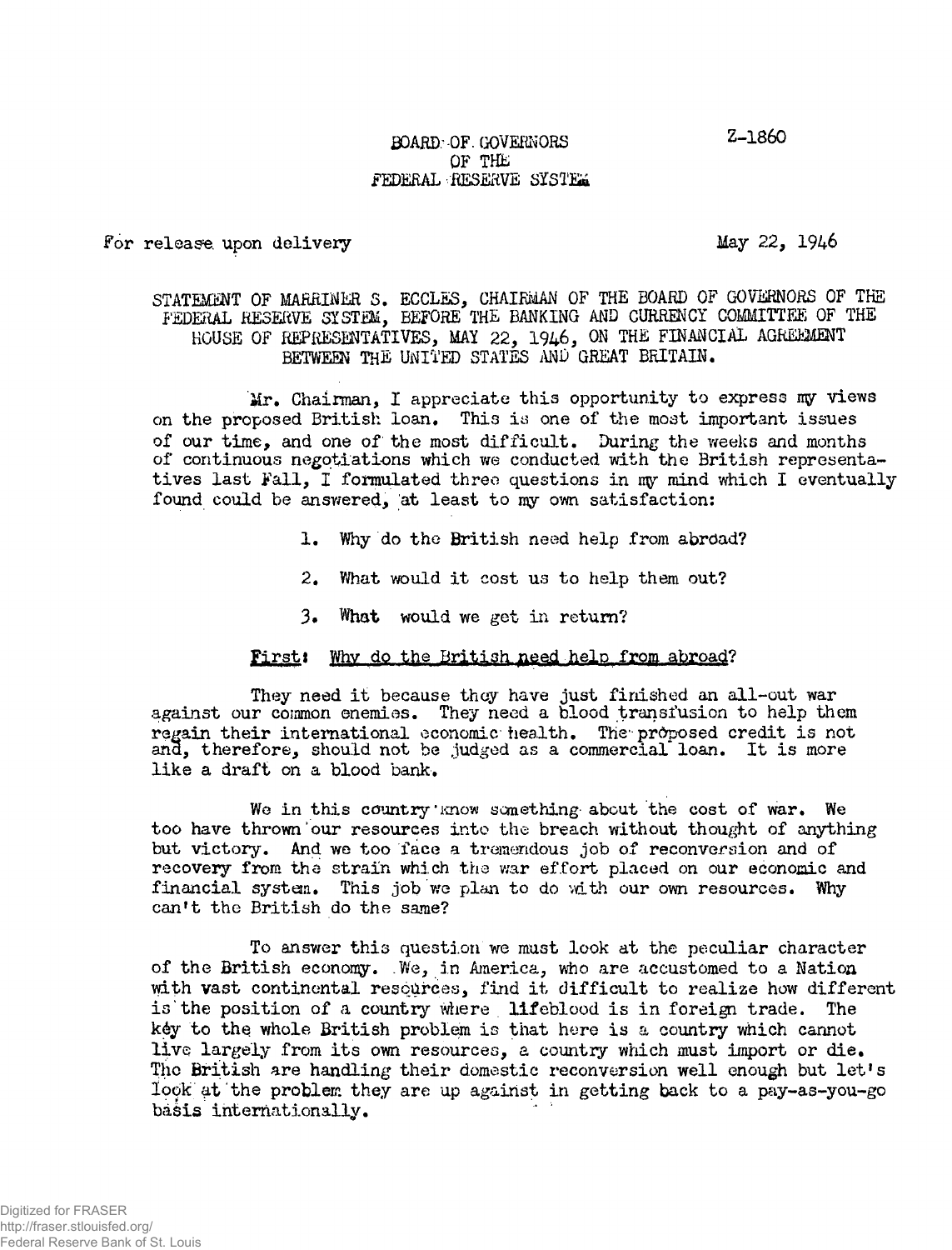Britain's export trade, the main source of her international<br>wer, was reduced to one-third of normal during the war. Why? earning power, was reduced to one-third of normal during the war. Because in her wartime partnership with us, it was agreed that she should concentrate her efforts on war production while we provided her essential imports under Lend Lease, Lend Lease abruptly ended on V-J Day. Britain's real struggle to rebuild her export trade did not begin until that day. She has already made great progress under severe handicaps. She must free labor and materials badly needed for reconstruction at home in.order to manufacture goods for export. She must-renew contact with foreign markets and adjust her output to the world's needs. All of this takes time, effort, and organization. Meanwhile the essential imports of food and raw materials must keep flowing in if the British people are to survive.

This temporary loss of exporting power would have been serious enough by itself but in addition, again as a result of the war, Britain has suffered other losses of overseas income. Before the war'Britain was one of the greatest creditor countries in the world, receiving each year close to one billion dollars of net income from her foreign investments. To finance her war effort, she had to liquidate a large part of her foreign investments and to incur, in the form of frozen sterling balances, foreign obligations amounting to approximately 12 billion dollars. As a result, her net income from foreigi investments has been reduced to about 400 million dollars. Not only has she lost this income to pay for current imports; in addition she no longer has as large a volume of liquid assets as would otherwise have been available to tide her over this postwar situation.

In ohort, the British need help from abroad in meeting the bill for essential current imports during the period when they are getting back on their feet in international trade.

### Second: What would it cost us to help them out?

The bill which is before you calls for a line of credit in favor of the British Government up to an amount of  $$3,750,000,000$ . This figure was not just picked out of the air. It represents the very careful judgment of ' the American negotiators as to the minimum amount which the British need from us. It assumes that the British will continue to maintain an austere living standard while they work their way out of their postwar predicament. It takes into consideration the extent tb which they can use existing resources and borrow from countries other than the United States. It represents the hard-core deficit in Britain's overseas balance of payrments during the postwar transition period.

Now what does a loan of  $$3,750,000,000$  cost the United-States?. The interest rate which our Government has to pay on borrowed money is not the important matter that some have tried to make it seem. The real question is the strain on our financial and economic resources. That involves a real cost. I scarcely need remind you that  $ve$ , too, have inherited troubles from the war. As a result of the way in which we financed the war, our national debt amounts to nearly 275 billion dollars and our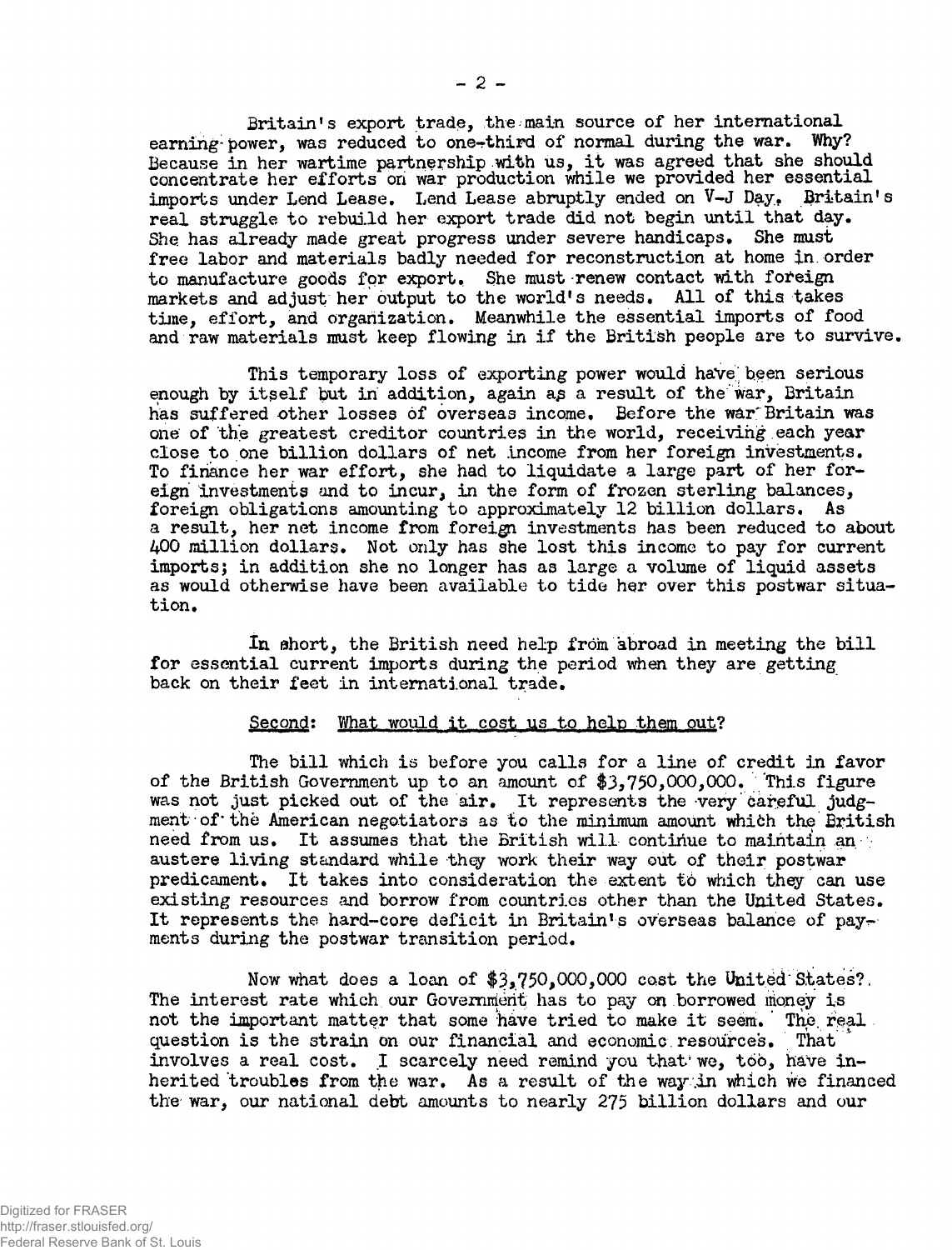people possess a mass of excessive purchasing power. The great shortage of goods relative to this purchasing power has created dangerous inflationary pressures in our economy. The expenditure in our markets of dollars provided under this loan would admittedly add to these pressures at this time. However, the added pressures would not be as heavy as they might seem at first sight. The risks which remain are, in my judgment, a small price to pay for what we expect to get in.return.

Expenditure of the' dollars under the proposed loan would- not hit our markets all at once. In fact it would be spread out over a number of years. The line of credit would be available until the end of 1950 and would be drawn upon by the British only as needed. Furthermore, many of the dollars drawn under the credit would be spent initially in other countries and might take some time finding their way back here. Even the dollars spent in this country during the next year or so would be used'in part for purchasing goods in ample supply. And unless we bog down in the management of our own affairs at home,., our vast capacity to produce goods will progressively overcome the shortages during the life of this extension of credit.

It was neither practical nor desirable to attempt to specify as a condition of the loan how, or when, or for what the dollars should be spent in our markets, We already have over-all control of exports, through export liconses, whereby we can control the timing and nature of all foreign demands, whether they arise under this loan or otherwise. This control should be retained during the period of inflationary pressures in our economy whether this loan is made or not, However, we shall have to share with the world some of our scarce resources. This fact has been recognized in our food program. We shall need to recognize it as it affects other necessities if we are to help bring about economic, and political stability in the world.

;Up to this point my assessment of the real cost of the loan has assumed that it would be duly serviced and repaid. But what of the risk of default? What if this loan proves to be'a deadweight on the American taxpayer, and not a self-liquidating investment in British recovery?

Of course this risk exists but in my judgment it should not deter us from action, It can easily be exaggerated ana I, for one,.would enter upon this loan with every reasonable expectation that it would be repaid. A country that has shown the vigor, the courage, and the strength of character that Britain has shown during this war period is a country in which we- can have confidence. Through all the rigors of wartime life in England, the British people have shown a capacity for government and for management of their economic affairs which is rare' in this world. The payments on this loan, which will probably amount to no more than 2 per cent of Britain's annual expenditures abroad, will certainly not prove unmanageable if we succeed in building any sort of a satisfactory postwar world. Of course we cannot foresee the conditions which will prevail over •the rest of this century and neither this loan agreement nor any of the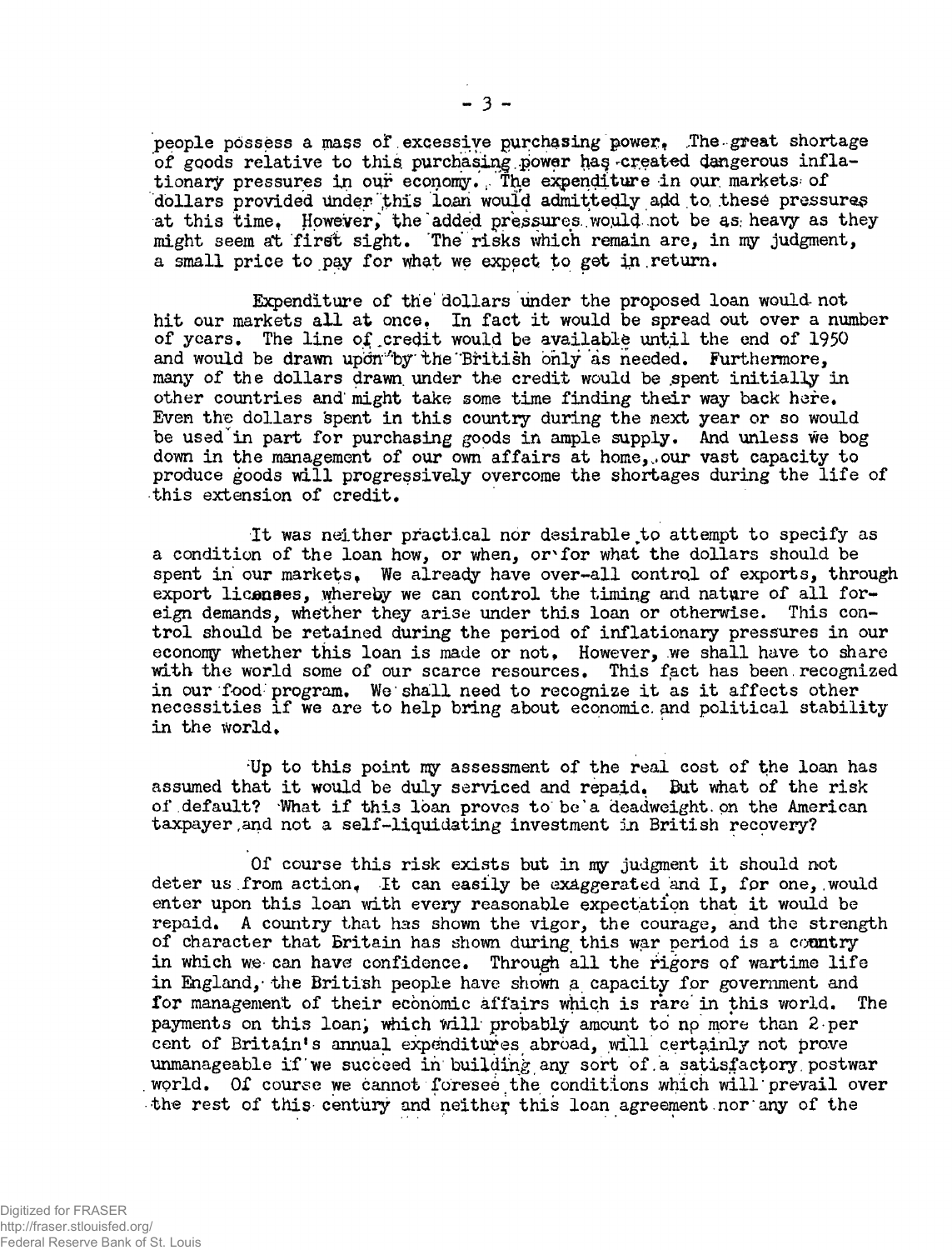other economic arrangements into which we now enter can survive a state of world-wide economic collapse such as we suffered during the Great Depression, Further, we in this country must recognize that in the long run international trade must bè à two-way street, and that only through^ an adequate, intake of foreign goods ànd .services can we sustain a thriving export business and enable the debts due us to be paid.

but let me impress this thought upon your that our very purpose in making the loan is to create the conditions in the world under which it can be repaid.

### Third: What would we get in return?

The contract for this proposed loan provides for repayment of the principal and for a moderate rate of interest., but at this juncture in our affairs at home we are certainly not looking for loans just for the sake of a financial'return. On the contrary no foreign loan should be made at this time which"does not reasonably promise, lasting benefits and compensations to the United States far outweighing the financial considerations involved. My endorsement of this proposed loan to Britain is based on the firm belief that it is an essential step in world recovery and reconstruction.

We live today in a sick world. We have yet to attain the objectives of the Atlantic Charter, freedom from want and freedom from fear. We do not yet know whether the victory of American, arms in the war will be crowned by victory of American ideals in the peace. But. we do know that if the war-shattered world is not restored to a tolerable degree of economic health, our ideals of peace and democracy cannot survive.

This situation is a challenge to America. We have already gone far to meet this challenge but the measure which is now before you is in a sense the keystone of the whole program. As you know, this Government has taken the lead- in drawing up treaties of economic pcace as the basis for a stable world order. We have laid down "rules of the game" for a peaceful and productive system- of world trade and finance, first in the Bretton Woods Agreements and then in the proposals for an International Trade Organization. The basic justification for the British loan is that it would enable Britain to join; with us in turning these blueprints into a living reality. Without the loan, the British would have to go their own way-without us--indeed in opposition to us.

As you know, Britain is the largest market in world trade so that her commercial and exchange practices have a very great influence on the rest of the world. Traditionally she has tended to follow liberal trade principles. If we refuse this loan, however, she could hope to maintain her essential Imports *only* by making a desperate bid for domination in world markets. She would be forced to intensify the restrictive and belligerent currency and trading practices born during the years of war and depression. In order to exploit to the full her advantage as the world's leading importer, she would have to turn increasingly to state trading and